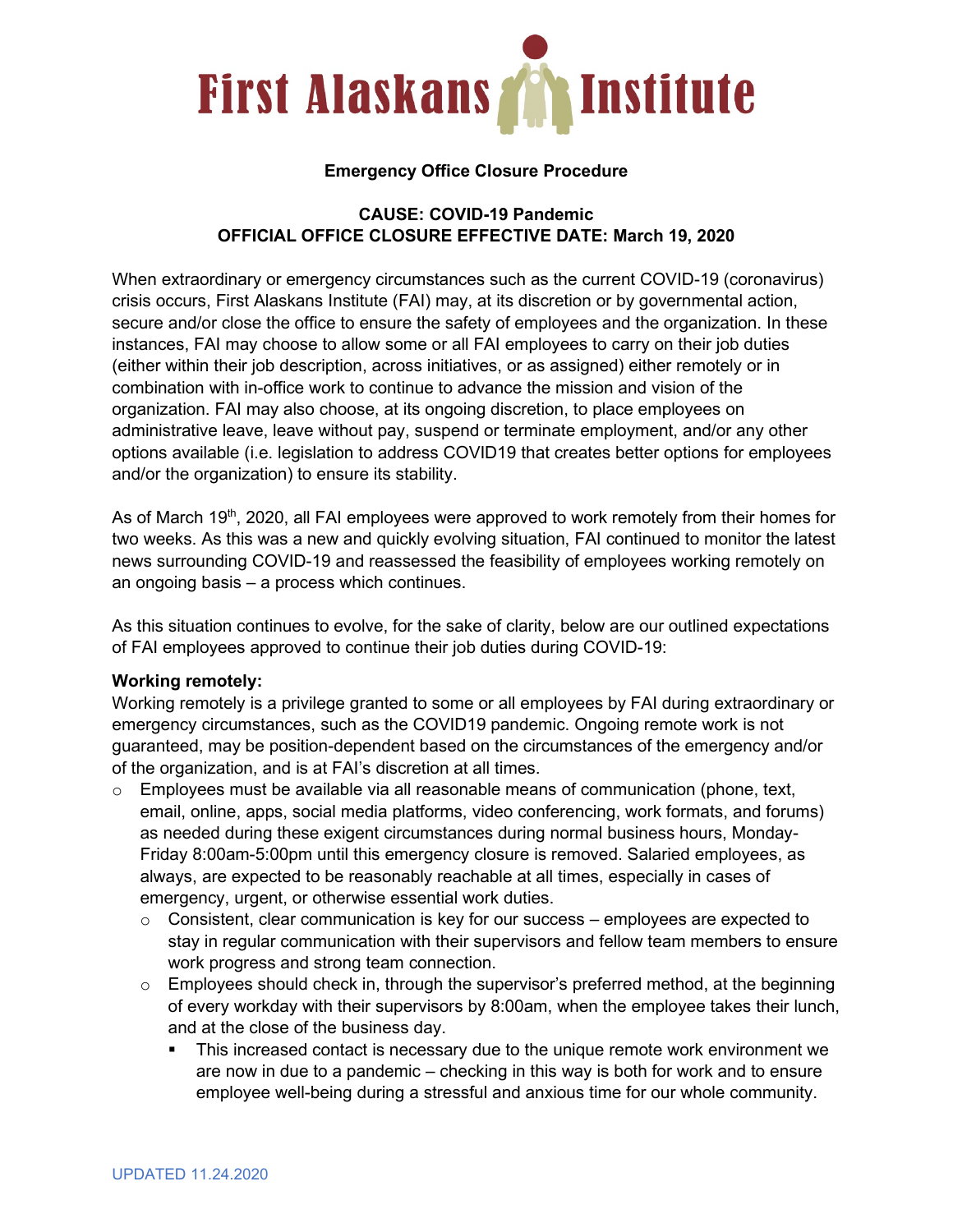- FAI, at its discretion, may modify this to better reflect the changed circumstances and needs to the organization and employees.
- o To the extent possible, FAI staff meetings and initiative check-ins should take place via video conference to ensure strong connection and teamwork with each other – to best protect our employees, families and community, FAI strongly discourages in-person meetings, except in extreme circumstances pre-approved by the employee's supervisor.
- o Timekeeping of hours worked for employee timesheets will continue as in normal operations, on the honor system – all employees should be honest and in close communication with their supervisors to accurately document actual daily working time associated with FAI Business, then noted on their bi-weekly timesheet. Employees are expected to maintain regular business hours, and non-exempt employees may not work overtime without advance written approval from their supervisor.
	- **Personal leave: Employees must utilize the normal supervisory approval process for** time off in advance of taking leave. Once the employee has received approval, employees will follow normal protocol to place on the President/CEO's calendar.
	- The health and wellbeing of employees is important to FAI. In potential cases of COVID19-related illness, staff are strongly encouraged to immediately seek medical guidance and attention. Employees have varied leave options (paid and unpaid) if they need time off to seek COVID19 testing or in the event of a positive COVID19 diagnosis. Employees who need more information about their own options and eligibility for leave should contact Rebecca Savidis, FAI's HR Consultant with Foraker Group. In addition to leave otherwise provided by FAI policy and any legal entitlements, the President/CEO may upon request approve FAI Administrative Leave for employees who seek testing or test positive for COVID19.
	- FAI is monitoring federal, state, and local guidance to determine whether any employees required to take leave or requesting leave may be entitled to paid leave under applicable law.
- $\circ$  Expectations of employees' social media and extracurricular activities during business hours still apply remotely; activity should be in alignment with the employee's role and direct job duties. No partisan-based activity during normal business hours except during clearly dedicated non-work time (lunch, or on pre-approved personal leave.)
	- *This cannot be emphasized enough:* it is critical to not engage in partisan work as an FAI employee, especially in relationship to increased activity online in order to accomplish normal day to day work. Employees are representing FAI while engaging online during business hours and must act accordingly.
	- This includes all FAI sites, employee's personal sites and social media used during the workday as aligned with employee's role and job duties. If it's being done – no matter the platform – during paid work time, it must conform to these requirements.
- o After normal business hours and on the weekends, the FAI Messenger chat group is not permitted or expected to be used for work purposes; as such employees are not expected to check it during those times. Because FAI recognizes that our team enjoys spending time and sharing with each other, for this purpose will allow the FAI messenger group to be used for non-work social purposes after normal business hours and on the weekends.
	- **When work must take place after hours, communication must occur directly between** individual employees and their supervisor.